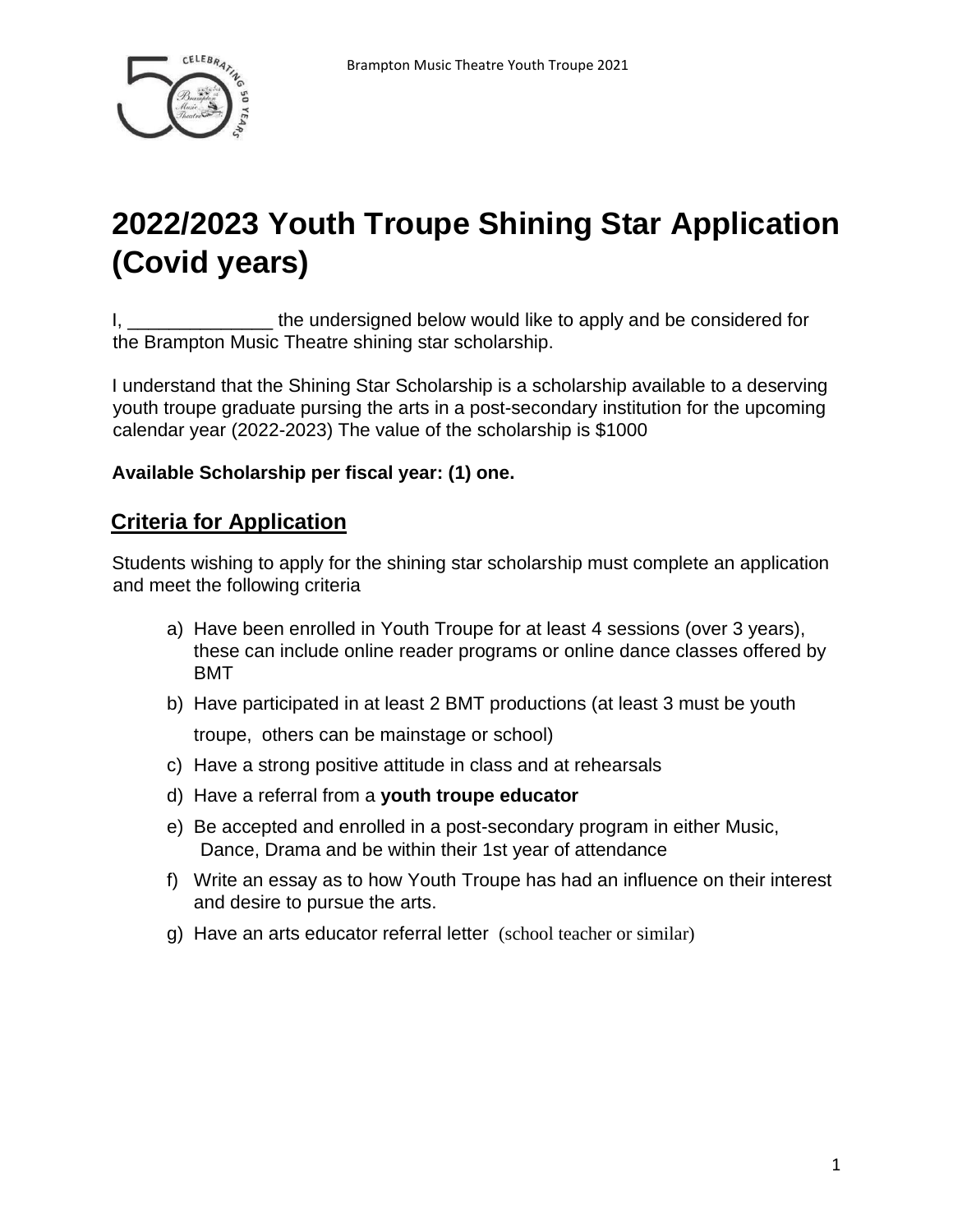

| Application Information: Application Management Control of Application Information:                                                            |  | Date_ |  |  |
|------------------------------------------------------------------------------------------------------------------------------------------------|--|-------|--|--|
|                                                                                                                                                |  |       |  |  |
|                                                                                                                                                |  |       |  |  |
| City __________________________Province ___________Postal Code ___________                                                                     |  |       |  |  |
| Age ________ Current Youth Troupe Class (Senior )_______________                                                                               |  |       |  |  |
| Parent First Name _________________ Parent Last Name____________________________<br>Applicant phone # ______________(home/cell)                |  |       |  |  |
| 1. Please list the years in which you were enrolled in Youth Troupe and<br>session information                                                 |  |       |  |  |
| Fall ______________(insert years) Spring _____________(insert years)                                                                           |  |       |  |  |
| 2. Please list the shows that you participated in.                                                                                             |  |       |  |  |
| $1.$ $2.$ $3.$ $3.$ $4.$                                                                                                                       |  |       |  |  |
|                                                                                                                                                |  |       |  |  |
| Referral Information (To be completed by the referring teacher)                                                                                |  |       |  |  |
| <b>Youth Troupe Teacher Referral:</b><br>Please indicate below why you feel this student would be suited to receive<br>the Shining Star Award: |  |       |  |  |
|                                                                                                                                                |  |       |  |  |
|                                                                                                                                                |  |       |  |  |
|                                                                                                                                                |  |       |  |  |
|                                                                                                                                                |  |       |  |  |

\_\_\_\_\_\_\_\_\_\_\_\_\_\_\_\_\_\_\_\_\_\_\_\_\_\_\_\_\_\_\_\_\_\_\_\_\_\_\_\_\_\_\_\_\_\_\_\_\_\_\_\_\_\_\_\_\_\_\_\_  $\overline{\phantom{a}}$  , and the contract of the contract of the contract of the contract of the contract of the contract of the contract of the contract of the contract of the contract of the contract of the contract of the contrac  $\overline{\phantom{a}}$  , and the contract of the contract of the contract of the contract of the contract of the contract of the contract of the contract of the contract of the contract of the contract of the contract of the contrac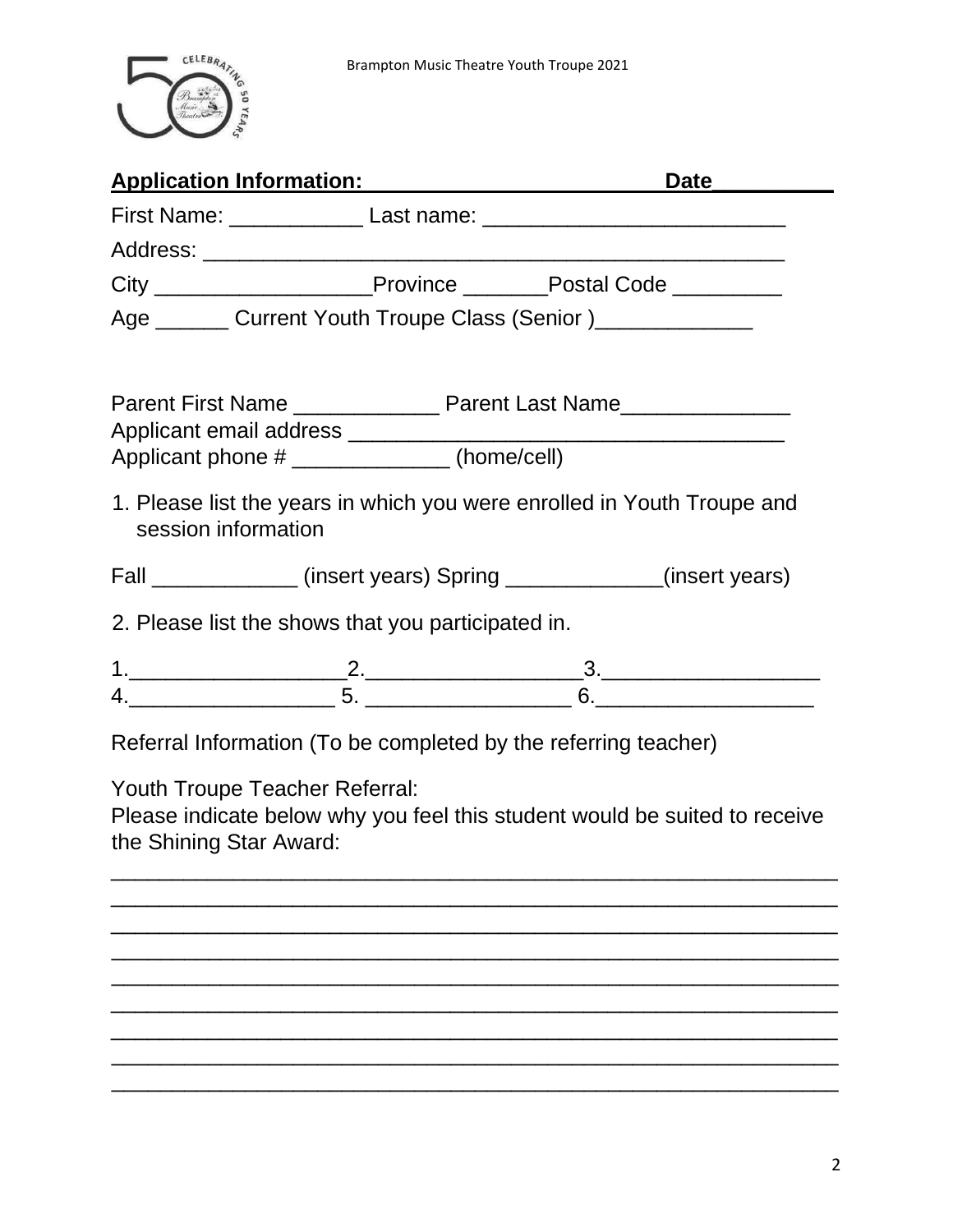

| Student Essay: Write an essay as to how Youth Troupe has had an<br>influence on your interest and desire to pursue the arts in a post-secondary<br>capacity. (use additional paper if necessary) |
|--------------------------------------------------------------------------------------------------------------------------------------------------------------------------------------------------|
|                                                                                                                                                                                                  |
|                                                                                                                                                                                                  |
|                                                                                                                                                                                                  |
|                                                                                                                                                                                                  |
|                                                                                                                                                                                                  |
|                                                                                                                                                                                                  |
|                                                                                                                                                                                                  |
|                                                                                                                                                                                                  |